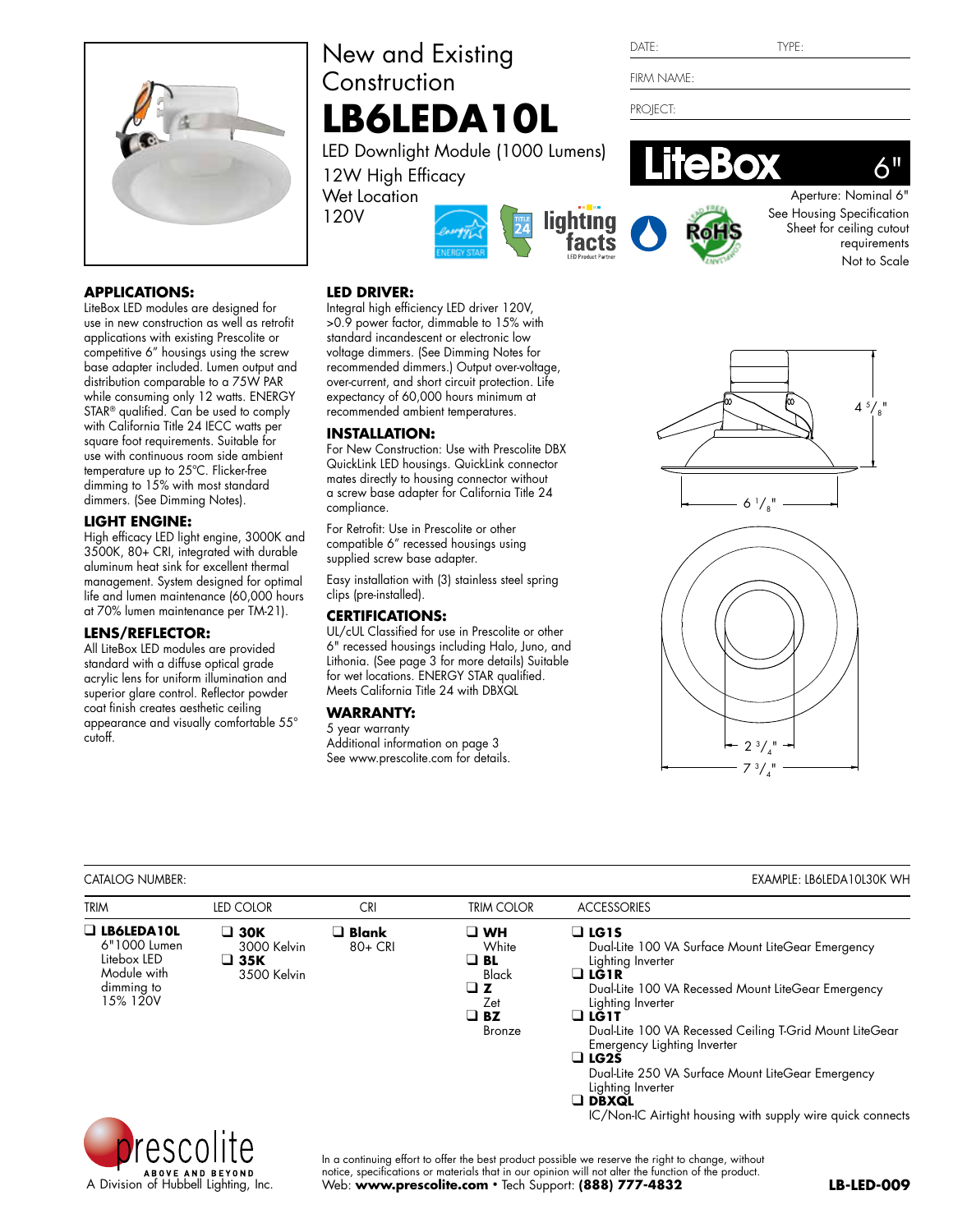| ELECTRICAL DATA                                                     | <b>LB6LEDA</b>   |  |  |  |  |
|---------------------------------------------------------------------|------------------|--|--|--|--|
| Input Voltage                                                       | 120V             |  |  |  |  |
| Input Frequency                                                     | 43-63 Hz         |  |  |  |  |
| Input Current                                                       | 0.10A            |  |  |  |  |
| Input Power                                                         | 12.0W            |  |  |  |  |
| <b>Constant Current Output</b>                                      | 700mA            |  |  |  |  |
| Power Factor                                                        | >0.90            |  |  |  |  |
| THD                                                                 | <20%             |  |  |  |  |
| <b>EMI Filtering</b>                                                | FCC 47CFR        |  |  |  |  |
|                                                                     | Part 15, Class B |  |  |  |  |
| -30 $^{\circ}$ C to 60 $^{\circ}$ C<br><b>Operating Temperature</b> |                  |  |  |  |  |
| Dimming<br>Yes*                                                     |                  |  |  |  |  |
| Over-voltage, over-current, short-circuit protected                 |                  |  |  |  |  |
| *See Dimming Notes for more information                             |                  |  |  |  |  |

# **Performance Datachart**

| Single Unit, Initial Footcandles, 30" Work Plane |    |     |    |                                     |              |    | Ceiling to Floor | Multiple Units, Initial Footcandles, 30" Work Plane |                                              |    |    |
|--------------------------------------------------|----|-----|----|-------------------------------------|--------------|----|------------------|-----------------------------------------------------|----------------------------------------------|----|----|
| Nadir                                            |    | 10° |    | $20^{\circ}$                        | $30^{\circ}$ |    | Height (ft)      |                                                     | Spacing is Maximum Over Work Plane, SMH= 1.1 |    |    |
| FC                                               |    |     |    | FC Dia (ft) FC Dia (ft) FC Dia (ft) |              |    |                  | Fixture Spacing (ft) RCR 2 RCR 5 RCR 7              |                                              |    |    |
| 52                                               | 48 |     | 37 | з                                   | 24           | 4  |                  | 4.0                                                 | 69                                           | 51 | 43 |
| 21                                               | 19 |     | 15 |                                     | 10           | 6  |                  | 6.0                                                 | 28                                           | 21 | 18 |
| 10                                               | 9  | з   |    | 6                                   |              | 9  | 10.5             | 9.0                                                 | 13                                           | 10 |    |
|                                                  | 6  |     | 5  |                                     |              | 11 | 12               | 100                                                 | 9                                            |    |    |

### **LB6LEDA10L35K WH**

LED Light Engine: 3500K 83 CRI System Wattage: 12 Fixture delivered lumens: 1038 Fixture Efficacy: 87.0 Spacing Criteria: 1.1



Test No. CSA 2585298

Tested at 25ºC Ambient in accordance to IESNA LM-79-2008

# **ZONAL LUMEN SUMMARY** ZONE LUMENS %LUMINAIRE 0-30 451 43.5%  $0-40$  683 65.9% 0-60 986 95% 0-90 1038 100.0%

# **COEFFICIENTS OF UTILIZATION**

Zonal Cavity Method

|                                            | % Effective Ceiling Cavity Reflectance   |                                        |      |     |     |      |     |        |             |       |
|--------------------------------------------|------------------------------------------|----------------------------------------|------|-----|-----|------|-----|--------|-------------|-------|
|                                            |                                          |                                        | 80%  |     | 70% |      | 50% |        | 30%         |       |
| Room Cavity<br>Ratio                       |                                          | 20% Effective Floor Cavity Reflectance |      |     |     |      |     |        |             |       |
|                                            | % Wall Reflectance                       |                                        |      |     |     |      |     |        |             |       |
|                                            | 70                                       | 50                                     | -30  | o   | 70  | 30   |     |        | 50 20 50 20 |       |
|                                            | 112                                      | 108                                    | 105  | 102 | 109 | 103  |     | 102 97 | 98 94       |       |
|                                            | 97                                       | 89                                     | 82   | 77  | 95  | 81   | 84  | 75     |             | 82 74 |
| $\begin{array}{c} 3 \\ 5 \\ 7 \end{array}$ | 84                                       | 73                                     | 66   | 60  | 82  | 65 I | 70  | .59    |             | 68 59 |
|                                            | 73                                       | 62                                     | - 54 | 49  | 72  | 54   | 60  | 48     | 58          | 48    |
| 9                                          | 65                                       | 53                                     | 46   | 41  | 63  | 45   | 51  | 40     | 50          | 40    |
|                                            | Test No. CSA 2585298<br>LB6LEDA10L35K WH |                                        |      |     |     |      |     |        |             |       |

## **Central Inverters**

For fixture full light output in back-up mode, Prescolite and Dual-lite have jointly tested the LB6LEDA with the 100 (LG1) and 250 (LG2) VA LiteGear inverters. For more information on LiteGear go to http://www.dual-lite.com/resources/litegear\_luminaire\_loading\_chart/.



**Notes**

Refer to www.prescolite.com for additional photometric tests (IES Files).

Web: **www.prescolite.com** • Tech Support: **(888) 777-4832** 701 Millennium Boulevard • Greenville, SC 29607 U.S.A. • Phone (864) 678-1000 Copyright ©2014 Prescolite, Inc., a division of Hubbell Lighting, Inc. All Rights Reserved Specifications subject to change without notice. • Printed in U.S.A. • LB-LED-009 • 3/19/14



Hubbell Lighting, Inc.